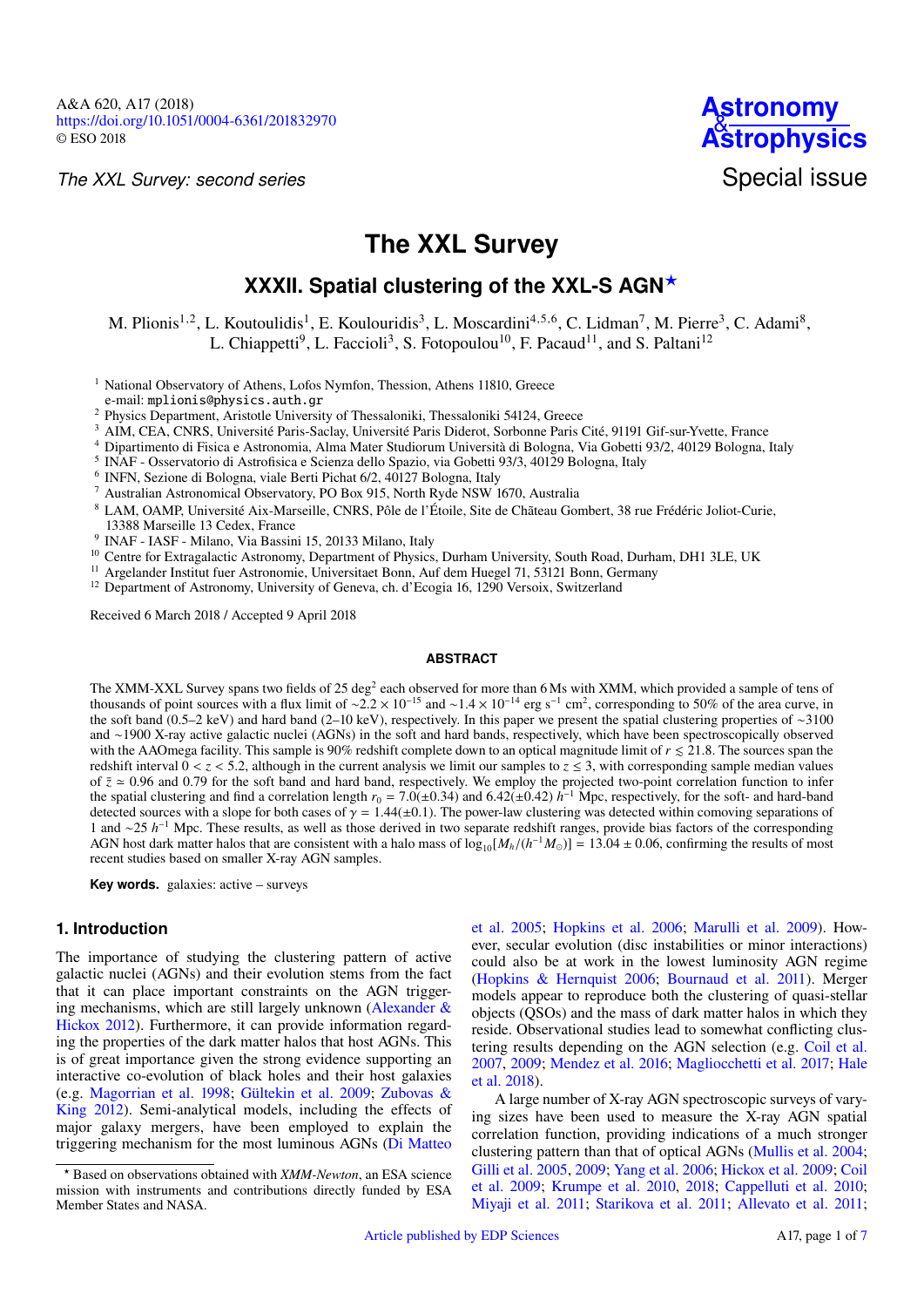[Koutoulidis et al.](#page-6-26) [2013;](#page-6-26) [Mountrichas et al.](#page-6-27) [2016;](#page-6-27) [Allevato et al.](#page-6-28) [2016\)](#page-6-28). The stronger clustering of X-ray AGNs implies that they are hosted by more massive dark matter (DM) halos than optical QSOs (e.g. [Koutoulidis et al.](#page-6-26) [2013\)](#page-6-26), while its dependence on X-ray luminosity suggests that the main accretion mode of the former is the so-called hot halo mode (e.g. [Fanidakis et al.](#page-6-29) [2012,](#page-6-29) [2013\)](#page-6-30). Observational indications of varying strength have been reported in the literature for the dependence of AGN clustering on luminosity [\(Plionis et al.](#page-6-31) [2008;](#page-6-31) [Krumpe et al.](#page-6-19) [2010;](#page-6-19) [Cappelluti](#page-6-21) [et al.](#page-6-21) [2010;](#page-6-21) [Koutoulidis et al.](#page-6-26) [2013;](#page-6-26) [Fanidakis et al.](#page-6-30) [2013\)](#page-6-30).

This paper is part of the long list of studies based on the Ultimate *XMM-Newton* Extragalactic X-ray survey, or XXL [\(Pierre](#page-6-32) [et al.](#page-6-32) [2016,](#page-6-32) a.k.a. XXL Paper I), which is an extension of the XMM-LSS survey at the same depth, but covering  $50 \text{ deg}^2$  in two 25 deg<sup>2</sup> fields in the northern and southern hemispheres (XXL-N and XXL-S, respectively). While the XXL survey was primarily designed to build a consistent sample of galaxy clusters for cosmology [\(Pacaud et al.](#page-6-33) [2016,](#page-6-33) XXL Paper II), an immediate by-product of the survey is the identification of numerous point sources, the large majority of which are AGNs. In particular, AGN science traditionally confronted with low number statistics when performing statistical studies of the population, receives a great benefit from the addition of about 25 000 sources.

Here we present an analysis of the clustering properties of a subsample of these sources which have been spectroscopically observed with the AAOmega multifibre spectrograph. In total ∼3740 XXL-S sources have currently spectroscopic data. We note that when it is necessary to use an a priori Cosmology (e.g. to estimate distances from redshifts), we use a flat  $\Lambda$ CDM model with  $\Omega_m = 0.3$ ,  $\sigma_8 = 0.81$ , and  $H_0 = 100 h \text{ km s}^{-1} \text{ Mpc}^{-1}$ .

In Sect. [2](#page-1-0) we present the basic information about the XXL survey, the multiwavelength counterparts of the X-ray point sources, and the follow-up spectroscopic campaign. In Sect. [3](#page-2-0) we present the basic methodology used to derive the projected correlation function and the inferred spatial clustering, while Sect. [4](#page-3-0) lists the basic results and a relevant discussion regarding the inferred X-ray AGN bias evolution and the host DM halo mass. Finally, in Sect. [5](#page-6-34) we present the list of the main conclusions of our work.

## <span id="page-1-0"></span>**2. The XXL point source catalogue**

#### *2.1. X-ray source detection*

X-ray source extraction is performed in three stages, as detailed by [Pacaud et al.](#page-6-35) [\(2006\)](#page-6-35). First, images from the three EPIC detectors are combined and a smoothed image is obtained using a multiresolution wavelet algorithm tuned to the low-count Poisson regime [\(Starck & Pierre](#page-6-36) [1998\)](#page-6-36). Source detection is then performed on this smoothed image via Sextractor [\(Bertin &](#page-6-37) [Arnouts](#page-6-37) [1996\)](#page-6-37) and a list of candidate sources is produced. Finally, a maximum likelihood (ML) fit based on the C-statistic [\(Cash](#page-6-38) [1979\)](#page-6-38) is performed for each candidate source; only sources with a detection likelihood from the ML fit  $> 15$  are considered significant [\(Pacaud et al.](#page-6-35) [2006\)](#page-6-35). This process is performed separately for the soft (0.5–2 keV) and hard (2–10 keV) bands. The subsequent band merging of the detections is detailed in [Chiappetti et al.](#page-6-39) [\(2018,](#page-6-39) hereafter XXL Paper XXVII). The point source sample has a flux limit of  $\sim 2.2 \times 10^{-15}$  and  $\sim 1.4 \times$  $10^{-14}$  erg s<sup>-1</sup> cm<sup>2</sup> (corresponding to 50% of the area curve) for the soft band and hard band, respectively (see Fig. 3 in XXL Paper XXVII).

#### *2.2. Multiwavelength counterpart assignment*

Several telescopes have targeted both the XXL-North and XXL-South fields, either as part of an all-sky survey or due to dedicated proposals. XXL-North holds a privileged position with respect to the southern field since it is overlapping with one of the CFHTLS fields, namely W1. Nevertheless, significant progress is being made with observations also accumulating for the southern field, which already benefits from multiwavelength coverage, i.e. surveys based on the Galaxy Evolution Explorer (GALEX), the Visible and Infrared Survey Telescope for Astronomy (VISTA), the Infrared Array Camera on *Spitzer* (IRAC), Wide-field Infrared Survey Explorer (WISE), the Blanco Cosmology Survey (BCS), and the Dark Energy Camera (DECam). We have retrieved all the images available for these surveys along with the corresponding weight maps when available. All the optical and near-infrared images have been rescaled to zero-point 30 for consistency and ease during the photometry extraction. GALEX, IRAC, and WISE data already have homogeneous zero-points (per survey), and there is thus no need for rescaling.

#### *2.3. Counterpart association*

To associate X-ray sources with potential counterparts in other wavelengths, we first obtained multiwavelength counterpart sets, by positionally matching the individual primary photometric catalogues (one per survey per band: 28 in XXL-N and 19 in  $XXL-S$ ) using a radius among them of 0.7" (or 2" for GALEX, IRAC, and WISE) as described in [Fotopoulou et al.](#page-6-40) [\(2016,](#page-6-40) hereafter XXL Paper VI).

We then computed the likelihood ratio (LR) estimator [\(Sutherland & Saunders](#page-6-41) [1992\)](#page-6-41), which has also been used in other studies (e.g. [Brusa et al.](#page-6-42) [2007\)](#page-6-42). The estimator was computed for each survey and band where a potential counterpart is present, and the highest *LR* value was assigned to the counterpart set. We then ordered the counterpart sets by decreasing *LR* and divided them into three broad groups: good  $(LR > 0.25)$ , fair  $(0.05 < LR < 0.25)$ , and bad  $(LR < 0.25)$ . In addition, as a cross-check we calculated the simple probability of chance coincidence, according to [Downes et al.](#page-6-43) [\(1986\)](#page-6-43).

We then assigned a preliminary rank, rejecting most of the cases with bad scores. A primary single counterpart is either a physical solitary association, a single non-bad association, or exceptionally the best of the rejects that has been "recovered". When several candidates above the threshold exist, the one with the best estimator is considered the primary counterpart, and all the others secondaries. The detailed procedure can be found in XXL Paper XXVII.

#### *2.4. Optical photometry*

The BCS covers ~50 deg<sup>2</sup>, fully covering XXL-S. Optical data in the griz bands were obtained with the Mosaic2 imager mounted on the Cerro Tololo Inter-American Observatory (CTIO) 4m Blanco telescope, reaching  $10\sigma$  point source depths of 23.9, 24.0, 23.6, and 22.1 mag (AB) in the four bands (for more details see [Desai et al.](#page-6-44) [2012\)](#page-6-44). The DECam [\(Flaugher et al.](#page-6-45) [2015\)](#page-6-45) mounted on the Blanco telescope also observed XXL-S (PI: C. Lidman) in the griz bands (4850−9000 Å). The limiting magnitudes in each band (defined as the third quartile of the corresponding magnitude distribution) reach 25.73, 25.78, 25.6, and 24.87 mag (AB). More details of the observations can be found in XXL Paper VI and in [Desai et al.](#page-6-44) [\(2012,](#page-6-44) [2015\)](#page-6-46).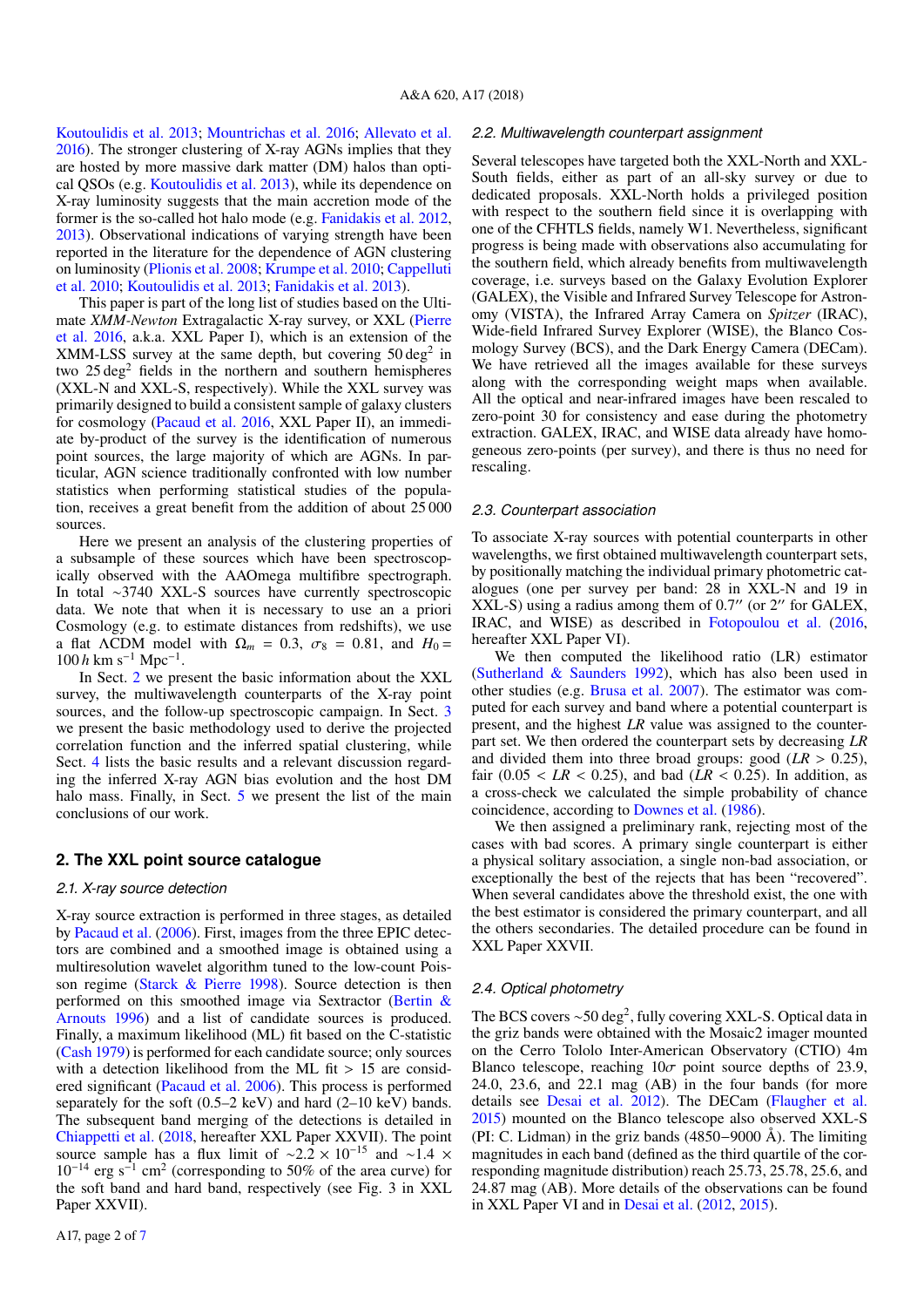#### *2.5. Optical spectroscopy*

A significant effort has been made to obtain spectroscopy of both northern and southern XXL fields, either with large spectroscopic surveys, for example SDSS, VIPERS [\(Scodeggio et al.](#page-6-47) [2018\)](#page-6-47), GAMA [\(Baldry et al.](#page-6-48) [2018\)](#page-6-48), ESO Large Program [\(Adami](#page-6-49) [et al.](#page-6-49) [2018,](#page-6-49) a.k.a. XXL Paper XX), or smaller scale spectroscopic observations, like the *William Herschel* Telescope (WHT) spectroscopic follow-up program [\(Koulouridis et al.](#page-6-50) [2016,](#page-6-50) XXL Paper XII). The southern field has been chosen for this study due to the homogeneity of its spectroscopic follow-up data, which is based uniquely on a number of observing runs with the multifibre 2dF+AAOmega facility on the AAT; instead, the northern field is based on a compilation of different surveys with different instruments, limiting magnitudes, selection biases, and solid angles. The first set of AAOmega runs occurred in 2013, and is described in [Lidman et al.](#page-6-51) [\(2016,](#page-6-51) hereafter XXL Paper XIV). The second set of runs occurred in 2016 and is described in XXL Paper XXVII. As noted in XXL Paper XIV, priority was given to cluster galaxies over AGN in the 2013 observations. In the 2016 set of observations, AGNs had the highest priority. Hence, the coverage of the AGNs is, perhaps apart from the smallest scales, uniform.

It should also be remembered that there is always a lower fibre separation limit, which for the AAOmega case is  $\sim 30^{\circ}$  –40<sup>"</sup>, corresponding to  $\sim 0.2 h^{-1}$  Mpc at the median red-<br>shift of our sample. However, since any given region within the shift of our sample. However, since any given region within the XXL area was targeted multiple times with 2dF, the number of objects lost due to potential fibre collisions was negligible.

The final XXL-S spectroscopic sample contains roughly  $\sim$ 3740 out of the  $\sim$ 4100 total X-ray point sources (a  $\gtrsim$ 90% completion) with *r*-band magnitude  $\leq 21.8$ , obtained during the two AAT observing runs. The fraction of sources that are stars is ∼10%, and our final AGN spectroscopic sample therefore consists of 3355 unique sources, of which 3106 are detected in the soft X-ray band and 1893 in the hard.

## <span id="page-2-0"></span>**3. Methodology**

In order to quantify the low-order clustering of a distribution of sources, we use the two-point correlation function,  $\xi(s)$ , which describes the excess probability over random of finding pairs of sources within a range of redshift-space separations, *s* (e.g. [Peebles](#page-6-52) [1980\)](#page-6-52). Therefore, when measuring  $\xi$  directly from redshift catalogues of sources, we unavoidably include the distorting effect of peculiar velocities since the comoving distance of a source is

$$
r = (s - v_p \times r) / H_0 , \qquad (1)
$$

where  $v_p \times r$  is the component of the peculiar velocity of the source along the line of sight. In order to avoid such effects the so-called projected correlation function,  $w_p(r_p)$ , can be used to infer the spatial clustering (e.g. [Davis & Peebles](#page-6-53) [1983\)](#page-6-53).

To this end, we deconvolve the redshift-based distance of a source, *s*, in two components, one parallel ( $\pi$ ) and one per-<br>pendicular ( $r_p$ ) to the line of sight, i.e.  $s = (r_p^2 + \pi^2)^{1/2}$ , and<br>thus the redshift-space correlation function can be written as thus the redshift-space correlation function can be written as  $\xi(s) = \xi(r_p, \pi)$ . Since redshift space distortions affect only the  $\pi$  component, we can estimate the projected correlation function,  $w_p(r_p)$  (which is free of *z*-space distortions), by integrating ξ $(r_p, π)$  along π:

$$
w_p(r_p) = 2 \int_0^\infty \xi(r_p, \pi) d\pi.
$$
 (2)

Once we have estimated the projected correlation function,  $w_p(r_p)$ , we can recover the real space correlation function since the two are related according to [\(Davis & Peebles](#page-6-53) [1983\)](#page-6-53)

<span id="page-2-2"></span>
$$
w_p(r_p) = 2 \int_0^{\infty} \xi(\sqrt{r_p^2 + \pi^2}) d\pi = 2 \int_{r_p}^{\infty} \frac{r\xi(r) dr}{\sqrt{r^2 - r_p^2}}.
$$
 (3)

<span id="page-2-1"></span>Modelling  $\xi(r)$  as a power law,  $\xi(r) = (r/r_0)^{-\gamma}$ , we obtain

$$
w_p(r_p) = A_{\gamma} r_p \left(\frac{r_0}{r_p}\right)^{\gamma}
$$
\n(4)

with

$$
A_{\gamma} = \Gamma\left(\frac{1}{2}\right)\Gamma\left(\frac{\gamma - 1}{2}\right) / \Gamma\left(\frac{\gamma}{2}\right),\tag{5}
$$

where  $\Gamma$  is the usual gamma function.

However, it should be noted that although Eq. [\(4\)](#page-2-1) strictly holds for  $\pi_{\text{max}} = \infty$ , practically we always impose a cut-off  $\pi_{\text{max}}$ (for reasons discussed in the next section). This introduces an underestimation of the underlying correlation function, which is an increasing function of separation *rp*. For a power-law correlation function this underestimation is easily inferred from Eq. [\(3\)](#page-2-2) and is given by (e.g. [Starikova et al.](#page-6-23) [2011\)](#page-6-23)

$$
C_{\gamma}(r_p) = \frac{\int_0^{\pi_{\text{max}}} (r_p^2 + \pi^2)^{-\gamma/2} d\pi}{\int_0^{\infty} (r_p^2 + \pi^2)^{-\gamma/2} d\pi}.
$$
 (6)

Thus, by taking into account the above statistical correction, and under the assumption of the power-law correlation function, we can recover the corrected spatial correlation function,  $\xi(r_p)$ , from the fit to the measured  $w_p(r_p)$  according to

<span id="page-2-3"></span>
$$
\xi(r_p) = \frac{1}{A_{\gamma} C_{\gamma}(r_p)} \frac{w_p(r_p)}{r_p} ,\qquad(7)
$$

which provides also the value of  $\gamma$ . However, at large separations the correction factor increasingly dominates over the signal, and thus it constitutes an unreliable correction procedure.

#### *3.1. Correlation function estimator*

As a first step we calculate  $\xi(r_p, \pi)$  using the [Landy & Szalay](#page-6-54) [\(1993\)](#page-6-54) estimator (for a discussion regarding different estimators see [Kerscher et al.](#page-6-55) [2000\)](#page-6-55)

$$
1 + \xi(r_p, \pi) = \frac{DD(r_p, \pi) - 2DR(r_p, \pi) + RR(r_p, \pi)}{RR(r_p, \pi)} ,
$$
 (8)

where  $DD(r_p, \pi)$ ,  $RR(r_p, \pi)$ , and  $DR(r_p, \pi)$  are the number of data-data, random-random, and data-random pairs, respectively. We then estimate the redshift-space correlation function,  $\xi(s)$ , in the comoving redshift separation range  $s \in [1, 80] h^{-1}$  Mpc and the projected correlation function  $w_r(r)$  in the comoving prothe projected correlation function,  $w_p(r_p)$ , in the comoving pro-<br>jected separation range  $r_a \in [0.5, 40] h^{-1}$  Mpc. We note that large jected separation range  $r_p \in [0.5, 40] h^{-1}$  Mpc. We note that large separations in the  $\pi$  direction mostly add noise to the above estiseparations in the  $\pi$  direction mostly add noise to the above estimator and therefore the integration is truncated for separations larger than  $\pi_{\text{max}}$ . The choice of  $\pi_{\text{max}}$  is a compromise between having an optimal signal-to-noise ratio for  $\xi$  and reducing the excess noise from high  $\pi$  separations. The majority of studies in the literature usually assume  $\pi_{\text{max}} \in [5, 30]$  *h*<sup>-1</sup> Mpc.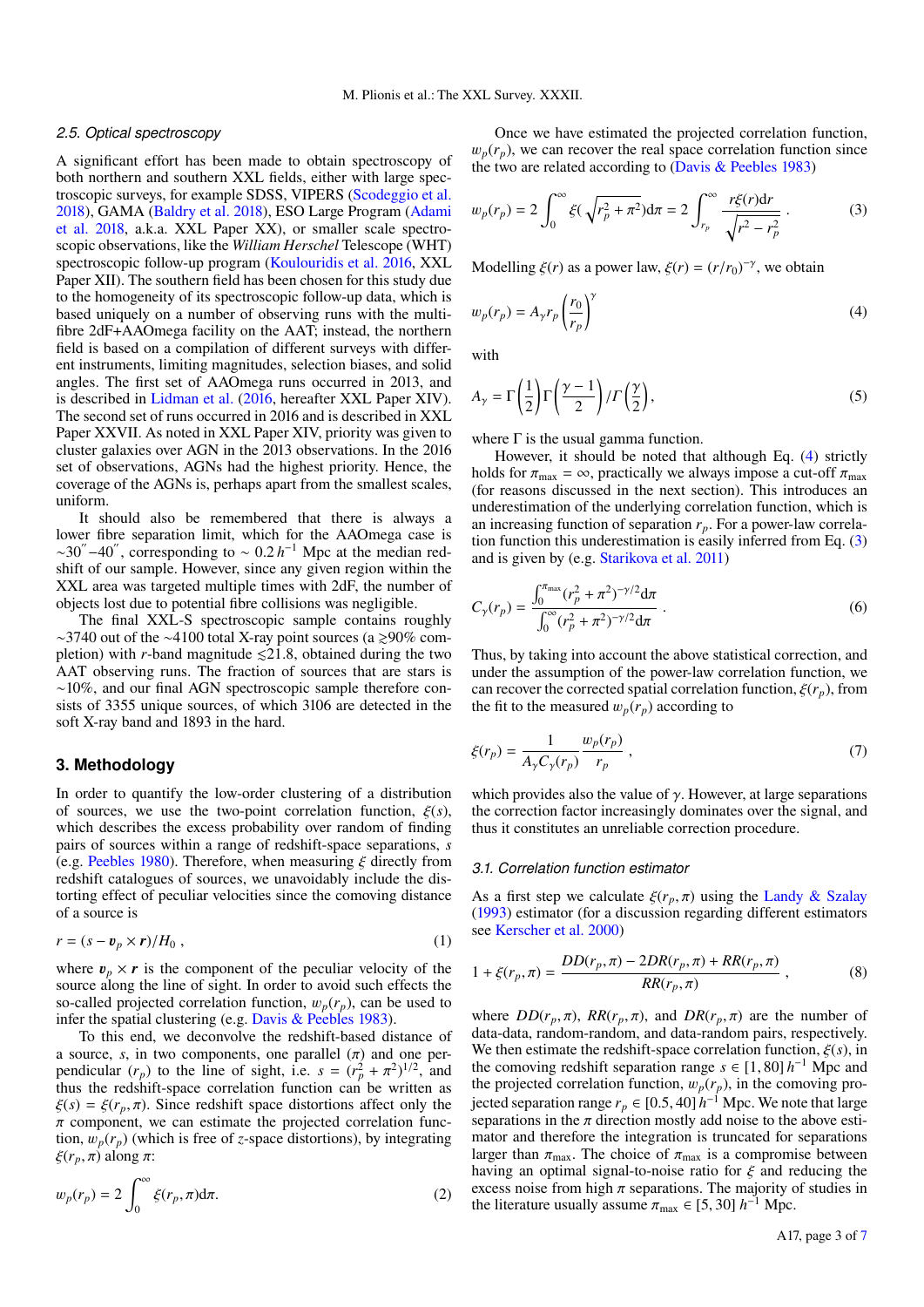

<span id="page-3-1"></span>[Fig. 1.](http://dexter.edpsciences.org/applet.php?DOI=10.1051/0004-6361/201832970&pdf_id=0) Redshift distribution of the soft and hard XXL-S AGN samples. The red curve corresponds to the mean over 100 random realizations according to the prescription described in [Gilli et al.](#page-6-15) [\(2005\)](#page-6-15) and using a Gaussian with a smoothing length of  $\sigma_z = 0.125$ .

The correlation function uncertainty is estimated according to

$$
\sigma_{w_p} = \sqrt{3}(1 + w_p)/\sqrt{DD}, \qquad (9)
$$

which corresponds to that expected by the bootstrap technique [\(Mo et al.](#page-6-56) [1992\)](#page-6-56). In this work, we bin the source pairs in logarithmic intervals of  $\delta \log_{10}(r_p, \pi) \simeq 0.19$  and  $\delta \log_{10}(s) \simeq 0.12$  for the  $w_p(r_p)$  and  $\xi(s)$  correlation functions, respectively. Finally, we use a  $\chi^2$  minimization procedure between data and the power-<br>law model for either type of the correlation function to derive law model for either type of the correlation function to derive the best-fit  $r_0$  and  $\gamma$  parameters. We carefully choose the range of separations in order to obtain the best power-law fit to the data and we impose a lower separation limit of  $r_p \sim 1 h^{-1}$  Mpc to minimize non-linear effects.

#### *3.2. Random catalogue construction*

To estimate the spatial correlation function of a sample of sources we need to construct a large mock comparison sample with a random spatial distribution within the survey area, which also reproduces all the systematic biases that are present in the source sample (i.e. instrumental biases due to the point spread function variation, vignetting, etc.). Also, special care has to be taken to reproduce any biases that enter through the optical counterpart spectroscopic observations strategy (for example, due to fibre collisions in multifibre spectographs or due to the positioning of the slits on the masks in multislit spectrographs, etc.).

To this end we follow the random catalogue construction procedure of [Gilli et al.](#page-6-15) [\(2005\)](#page-6-15), which is based on reshuffling only the source redshifts, smoothing the corresponding redshift distribution, while keeping the angular coordinates unchanged, thus reproducing all the previously discussed biases. In detail we assign random redshifts to the mock sample by smoothing the source redshift distribution using a Gaussian kernel with a smoothing length of  $\sigma_z = 0.125$ . This offers a compromise between scales that are either too small and thus may reproduce the *z*-space clustering, or too large and thus over-smooth the observed redshift distribution, providing an unrealistically high clustering pattern. In Fig. [1](#page-3-1) we present the redshift distribution of the soft- and hard-band AGN samples overplotted with the mean over 100 random realizations, according to the above prescription.

We arrived at this value of  $\sigma_z$  after investigating the effect of different values on the resulting clustering pattern. Interestingly, we found that values in the range  $0.05 \leq \sigma_z \leq 0.2$  provide



<span id="page-3-2"></span>[Fig. 2.](http://dexter.edpsciences.org/applet.php?DOI=10.1051/0004-6361/201832970&pdf_id=0) Difference of the projected correlation function,  $w_p(r_p)$ , based on a random catalogues constructed with  $\sigma$ <sub>z</sub> = 0.125 with those based on the indicated values of  $\sigma_z$ . *Upper panel*: results based on the [Landy](#page-6-54)  $\&$  Szalav (1993) estimator of the 2-p correlation function *Lower panel*: [& Szalay](#page-6-54) [\(1993\)](#page-6-54) estimator of the 2-p correlation function. *Lower panel*: results based on the [Hamilton](#page-6-57) [\(1993\)](#page-6-57) estimator of the 2-p correlation function.

very consistent clustering results when using the [Landy & Szalay](#page-6-54) [\(1993\)](#page-6-54) estimator of the 2-p correlation function, while other estimators (e.g. [Hamilton](#page-6-57) [1993\)](#page-6-57) show a large scatter of the clus-tering results. This is depicted in Fig. [2](#page-3-2) where we plot the  $w_p(r)$ difference between the results based on  $\sigma_z = 0.125$  and those indicated within the plot. It is evident that the Landy & Szalay estimator outperforms the corresponding Hamilton estimator by a large margin.

Finally, we note that in the following analysis we have limited our samples to  $z \leq 3$ , since the few higher redshift AGNs, sampling a wide redshift range but extremely sparsely, would act mostly as noise in the clustering analysis.

## <span id="page-3-0"></span>**4. Results and discussion**

We first present results based on the complete sample of sources, spanning all redshifts, with estimated  $L_x \ge 10^{41}$  erg s<sup>-1</sup> cm<sup>-2</sup>, in order to clearly exclude galaxies. We select the optimal  $\pi_{\text{max}}$  cutoff by investigating the performance of the resulting clustering parameters for different values of  $\pi_{\text{max}}$ . We select as our optimal value that for which the clustering parameters show stability. In Fig. [3](#page-4-0) we present for both the soft- and hard-band sources the clustering length,  $r_{p,0}$ , as a function of  $\pi_{\text{max}}$  for the nominal slope  $\gamma = 1.8$ . We see that for  $20 \le \pi_{\text{max}}/h^{-1}$  Mpc  $\le 40$  the value of  $r_{\text{eq}}$  is quite stable and equals  $\approx 5.6$  and  $\approx 5.2$   $h^{-1}$  Mpc for of  $r_{p,0}$  is quite stable and equals  $\approx$  5.6 and  $\approx$  5.2 *h*<sup>-1</sup> Mpc for the soft- and hard-band sources respectively. For the remaining the soft- and hard-band sources respectively. For the remaining discussion and results we use consistently  $\pi_{max} = 20 h^{-1}$  Mpc.<br>The derived  $w_n(r_n)$  correlation function is shown in Fig.

The derived  $w_p(r_p)$  correlation function is shown in Fig. [4](#page-4-1) for both soft- and hard-band sources, while the parameters of the power-law fit, within 1 *h*<sup>-1</sup> Mpc  $\le r_p \le 25$  *h*<sup>-1</sup> Mpc, are shown in Table 1 for both the projected correlation function,  $w_p(r_p)$ , and the inferred spatial correlation function (Eq. [\(7\)](#page-2-3)).

A first important result, indicated both by Fig. [4](#page-4-1) and Table [1,](#page-4-2) is the clustering consistency between the soft- and hard-band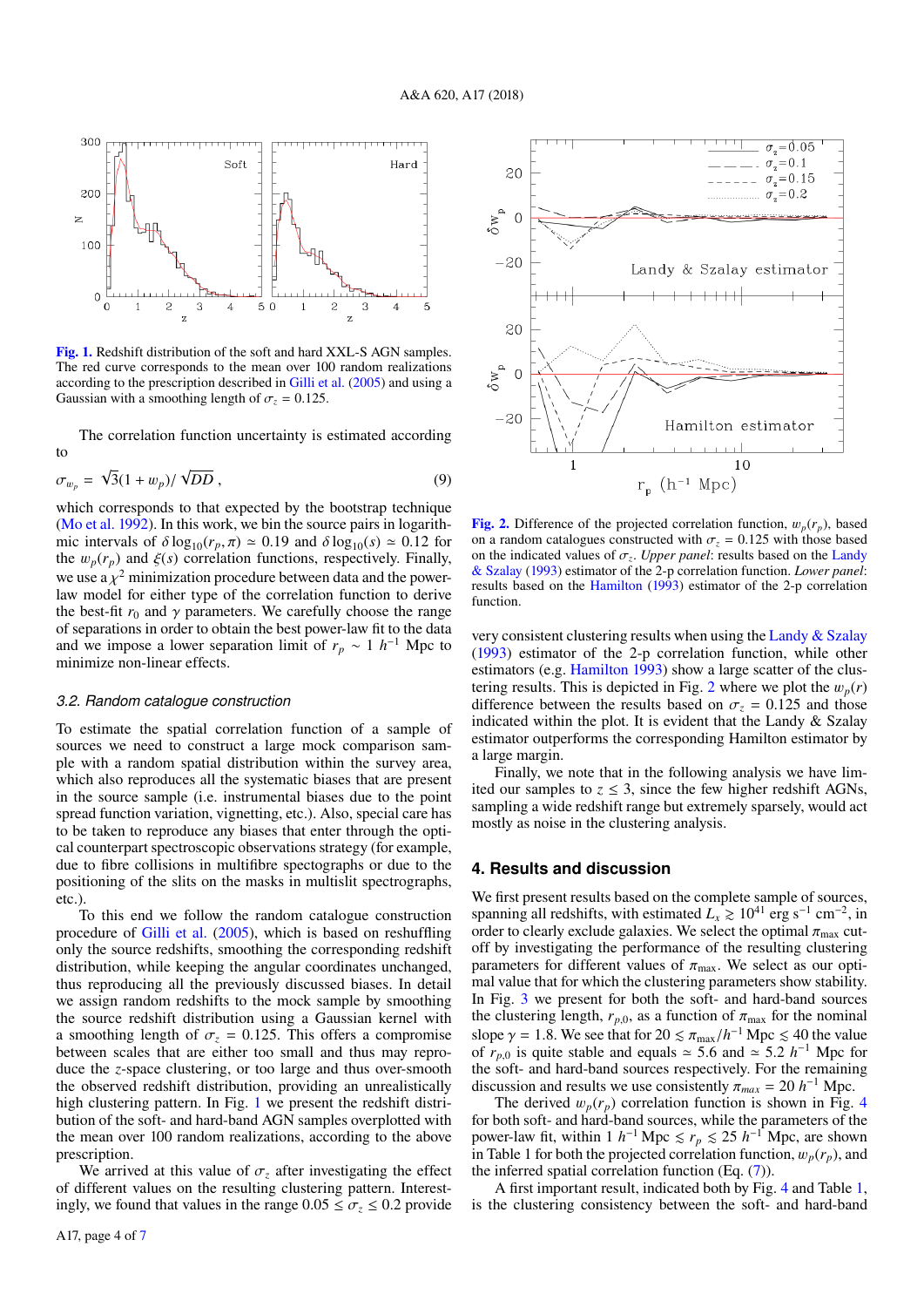

<span id="page-4-0"></span>[Fig. 3.](http://dexter.edpsciences.org/applet.php?DOI=10.1051/0004-6361/201832970&pdf_id=0) Dependence of the  $w_p(r_p)$  clustering length on the cut-off  $\pi_{\text{max}}$  value for the case of constant slope  $\gamma = 1.8$ . The red filled points correspond to the soft-band results, while the blue open points to the corresponding hard-band results. The red and blue dashed lines correspond to the estimated final *<sup>r</sup><sup>p</sup>*,<sup>0</sup> correlation lengths of the soft- and hard-band sources, respectively.

<span id="page-4-2"></span>Table 1. Clustering results based on a power-law model fit within  $1 <$  $r_p < 20 h^{-1}$  Mpc, using the whole sample of soft- and hard-band X-ray AGN sources AGN sources.

|            | band | $\gamma$        | $r_0$           | $r_0$ ( $\gamma = 1.8$ ) |
|------------|------|-----------------|-----------------|--------------------------|
| $w_p(r_p)$ | soft | $1.79 \pm 0.02$ | $5.57 \pm 0.12$ | $5.62 \pm 0.13$          |
| $w_p(r_p)$ | hard | $1.81 \pm 0.02$ | $5.29 \pm 0.16$ | $5.25 \pm 0.16$          |
| $\xi(r_p)$ | soft | $1.44 \pm 0.08$ | $7.00 \pm 0.34$ | $7.52 \pm 0.30$          |
| $\xi(r_p)$ | hard | $1.44 \pm 0.10$ | $6.42 \pm 0.42$ | $6.98 \pm 0.37$          |
| $\xi(s)$   | soft | $1.32 \pm 0.17$ | $6.50 \pm 0.72$ | $6.79 \pm 0.58$          |
| $\xi(s)$   | hard | $1.41 \pm 0.25$ | $6.26 \pm 0.89$ | $6.49 \pm 0.75$          |

Notes. The clustering length units are *h*<sup>-1</sup> Mpc. The results correspond to  $\pi_{\text{max}} = 20 h^{-1} \text{ Mpc.}$ 

sources, although there seems to be a slight but rather insignificant enchancement of the soft-band clustering with respect to that of the hard-band, indicated also in the inset panel by the confidence levels of the fitted correlation function parameters. The inferred spatial correlation length is  $r_{p,0} = 7.00 \pm 0.34$  and  $6.42 \pm 0.42$  *h*<sup>-1</sup> Mpc for the soft- and hard-band sources, respectively while for both the slope is  $\gamma = 1.44 \pm 0.10$  We also note tively, while for both the slope is  $\gamma = 1.44 \pm 0.10$ . We also note the median redshift difference among the two bands.

A second important result is that the inferred clustering is in good agreement with Chandra results, i.e. with the [Koutoulidis](#page-6-26) [et al.](#page-6-26) [\(2013\)](#page-6-26) clustering analysis of a large compilation of 1466 *Chandra* 0.5–8 keV sources, which have a median redshift of  $\bar{z} \approx 0.98$ , similar to that of our sample, and which provided  $r_0 =$  $7.2(\pm 0.6) h^{-1}$  Mpc and  $\gamma = 1.48(\pm 0.12)$ , and with the [Starikova](#page-6-23)<br>et al. (2011) results of the Bootes field (based on the 0.5–2 keV [et al.](#page-6-23) [\(2011\)](#page-6-23) results of the Bootes field (based on the 0.5–2 keV band sources).

In order to visualize the recovery of the true spatial correlation function via Eq. [\(7\)](#page-2-3), we plot in Fig. [5](#page-5-0) the inferred correlation function  $\xi(r_p)$  together with the redshift-space correlation function, ξ(*s*) (separately for the soft- and hard-band XXL-S sources) which should be boosted up by redshift-space distortions. Evidently, however, there is an excellent consistency between the two, with both the amplitude and the slope of the power-law fit being in agreement, as can be seen in the insets and in Table [1.](#page-4-2) We infer that redshift-space distortions do not significantly affect



<span id="page-4-1"></span>[Fig. 4.](http://dexter.edpsciences.org/applet.php?DOI=10.1051/0004-6361/201832970&pdf_id=0) Projected correlation function of the soft (filled points) and hard X-ray AGNs (open red points) for the whole XXL-S AGN sample and for  $r_p \geq 1$  *h*<sup>-1</sup> Mpc. In the *inset panel* we only show the  $1\sigma$  and  $3\sigma$  confidence contour levels of the corresponding fitted correlation function fidence contour levels of the corresponding fitted correlation function parameters in order to avoid crowding.

our sample. Furthermore, the inferred spatial clustering lengths correspond to bias values of  $b \approx 2.17 \pm 0.10$  and  $b \approx 1.87 \pm 0.11$ for the soft- and hard-bands at  $\bar{z} = 0.96$  and 0.79, respectively. These bias values result from [\(Peebles](#page-6-52) [1980,](#page-6-52) [1993\)](#page-6-58)

$$
b(z) = \left(\frac{r_0}{8}\right)^{\frac{z}{2}} J_2^{\frac{1}{2}} \left(\frac{\sigma_8 D(z)}{D(0)}\right)^{-1} , \qquad (10)
$$

where  $D(z)$  is the  $\Lambda$ CDM fluctuations growing mode,  $\sigma_8 = 0.81$ is the normalization of the power spectrum (consistent with that of the joint *Planck* analysis of the [Planck Collaboration XIII](#page-6-59) [2016\)](#page-6-59), and  $J_2(\gamma) = 72/[(3 - \gamma)(4 - \gamma)(6 - \gamma)2^{\gamma}]$ .<br>We now attempt to investigate the redshi

We now attempt to investigate the redshift evolution of the AGN correlation function for both the soft- and hard-band sources. To this end we determine the clustering pattern of the following:

- the dominant population of XXL-S sources, i.e. those that populate the redshift range around its mode value (0.<sup>3</sup> < *<sup>z</sup>* < <sup>1</sup>.1), which consists of 1375 and 932 soft- and hard-band sources, respectively, with a median redshift of the samples  $\bar{z}=0.59$ ;
- the higher redshift regime, i.e.  $1.1 < z < 3$ , which consists of 1291 soft and 680 hard band sources, respectively, with corresponding median redshifts:  $\bar{z} = 1.73$  and 1.63.

The resulting spatial clustering power-law results for the <sup>0</sup>.<sup>3</sup> < *z* < 1.1 redshift bin are  $r_0 = 7.10 \pm 0.42$  *h*<sup>-1</sup> Mpc and  $\gamma = 1.45 \pm 0.09$  for the soft-band and  $r_0 = 5.52 \pm 0.54$  *h*<sup>-1</sup> Mpc and  $1.45 \pm 0.09$  for the soft-band and  $r_0 = 5.52 \pm 0.54 \hat{h}^{-1}$  Mpc and  $\gamma = 1.42 \pm 0.12$  for the bard-band respectively. The 1.2 and 3*a*  $\gamma = 1.42 \pm 0.12$  for the hard-band, respectively. The 1, 2, and  $3\sigma$ confidence contour levels of the fitted two parameter power-law correlation function model can be seen in Fig. [6.](#page-5-1) The difference between the soft- and hard-band results is now more pronounced, providing evidence for the reality of the difference. These clustering lengths corresponds to bias values of  $b \approx 1.85 \pm 0.10$  and  $b \approx 1.56 \pm 0.13$ , respectively. The results appear to contradict the findings of [Elyiv et al.](#page-6-60) [\(2012\)](#page-6-60), based on the XMM-LSS, who found that the amplitude of the correlation function is higher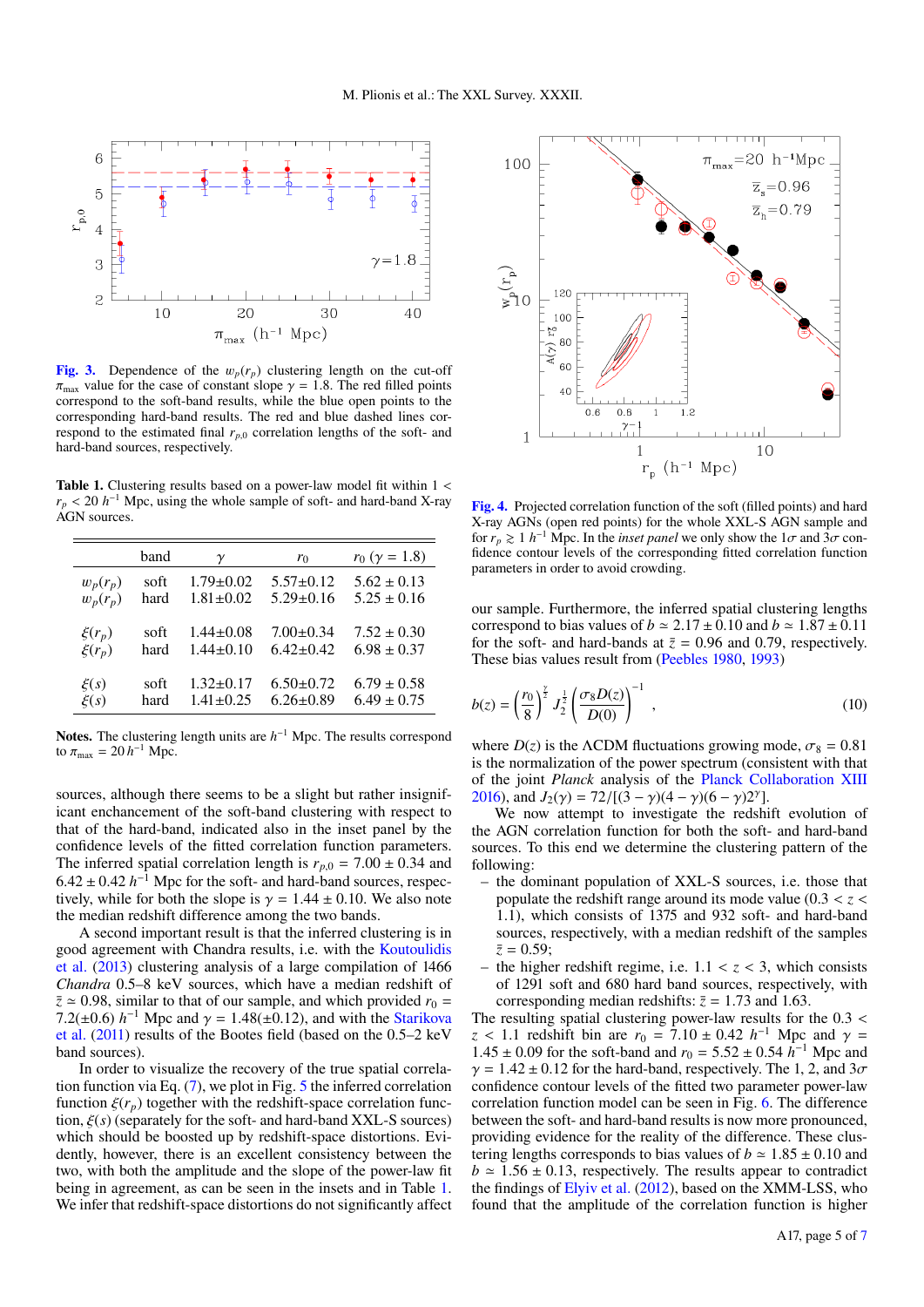

<span id="page-5-0"></span>[Fig. 5.](http://dexter.edpsciences.org/applet.php?DOI=10.1051/0004-6361/201832970&pdf_id=0) Redshift-space correlation function,  $\xi(s)$  (filled circular points), and the inferred real 3D correlation function,  $\xi(r_p)$  (red pentagons), for the soft- (*upper panel*) and hard-band XXL-S AGNs (*lower panel*). The black line corresponds to the power-law fit to  $\xi(s)$ , and the red line to  $\xi(r_p)$ . The empty circular points signify the small and large separation ξ(*s*) range that are not used in the power-law fit. In the *insets* we show the 1, 2, and  $3\sigma$  confidence contour levels of the corresponding fitted correlation function parameters.



<span id="page-5-1"></span>**[Fig. 6.](http://dexter.edpsciences.org/applet.php?DOI=10.1051/0004-6361/201832970&pdf_id=0)** Confidence contour levels  $(1, 2, \text{ and } 3\sigma)$  of the  $\chi^2$  fitted two-<br>parameter power-law correlation function model for two redshift ranges parameter power-law correlation function model for two redshift ranges, and separately for the soft- and hard-band sources.

in the hard band than in the soft band. A possible explanation is that they do not derive the correlation length directly (due to the absence of spectroscopic redshift information), but use the more uncertain Limbers inversion of the angular clustering pattern.

Analysing the soft-band AGN sample in the higher redshift bin, we find results with a large scatter depending on the separation range used to fit the power-law model to the correlation function; it ranges from ∼6 to 8  $h^{-1}$  Mpc and the slope  $\gamma$  from ~1.2 to ~2. Using the separation range  $r_+ \in [3, 35]$   $h^{-1}$  Mpc <sup>∼</sup>1.2 to <sup>∼</sup>2. Using the separation range *<sup>r</sup><sup>p</sup>* <sup>∈</sup> [3, 35] *<sup>h</sup>* <sup>−</sup><sup>1</sup> Mpc, in order to avoid the large scatter at smaller separations and to enhance our signal, we find  $r_0 = 7.64 \pm 0.7 \hat{h}^{-1}$  Mpc and  $\gamma = 1.91 \pm 0.16$  while for a fixed  $\gamma = 1.8$  we obtain  $r_0 \approx 7.2 \pm 1.2$  $\gamma = 1.91 \pm 0.16$ , while for a fixed  $\gamma = 1.8$  we obtain  $r_0 \approx 7.2 \pm 1.8$ 1.0 *h*<sup>-1</sup> Mpc. The measured clustering corresponds to a linear hias factor of *h* = 3.68 + 0.46 at  $\overline{z}$  = 1.73, where the quoted bias factor of  $b = 3.68 \pm 0.46$  at  $\overline{z} = 1.73$ , where the quoted



<span id="page-5-2"></span>[Fig. 7.](http://dexter.edpsciences.org/applet.php?DOI=10.1051/0004-6361/201832970&pdf_id=0) Redshift evolution of the X-ray AGN linear bias factor, as derived from a number of recent studies indicated in the plot. The bias values shown correspond to a flat  $\Lambda$ CDM cosmological model with  $\Omega_m = 0.3$ and  $\sigma_8 = 0.81$ . The black continuous curve corresponds to the bias evolution model of [Basilakos et al.](#page-6-61) [\(2008\)](#page-6-61) for a DM host halo mass of  $M_h = 10^{13.04} h^{-1} M_{\odot}$ , while the magenta dashed line corresponds to the model of [Tinker et al.](#page-6-62) [\(2010\)](#page-6-62) for  $M_h = 10^{12.96} h^{-1} M_{\odot}$ .

uncertainty also takes into account the  $r_0$  scatter due to the separation range used in the power-law fit.

In order to compare our results with those of a large number of recent determinations of the X-ray AGN bias, we present in Fig. [7](#page-5-2) the corresponding bias values as a function of redshift. The results of different studies are all translated to the *Planck* 2015 cosmology ( $\Omega_m = 0.3$  and  $\sigma_8 = 0.81$ ) and are indicated by different symbols (as indicated within the figure). The filled green symbols correspond to our current results based on the soft band and the two separate redshift bins, while the open green square corresponds to the overall hard-band results (since we were unable to clearly detect a clustering signal at the high redshift range).

We have fitted two different bias evolution models to the data, the [Basilakos et al.](#page-6-61) [\(2008\)](#page-6-61) and the [Tinker et al.](#page-6-62) [\(2010\)](#page-6-62) models, using a  $\chi^2$  minimization procedure and we derive the DM host halo mass (details and comparisons of the different DM host halo mass (details and comparisons of the different bias models can be found in [Papageorgiou et al.](#page-6-63) [2012,](#page-6-63) [2018\)](#page-6-64). We find  $\log_{10} M_h / [h^{-1} M_{\odot}] = 13.04 \pm 0.06$  and  $12.98 \pm 0.07$  for the two models respectively. The corresponding fits can be seen the two models, respectively. The corresponding fits can be seen in Fig. [6](#page-5-1) as the continous black and broken magenta curves. We note that in the above fit we have excluded the offset results at *<sup>z</sup>* <sup>∼</sup> <sup>0</sup>.<sup>75</sup> and by doing so we obtain an excellent fit with a reduced mass, but naturally with a worse reduced  $\chi^2$ .<br>It is evident that the current results are <sup>2</sup>/d.f.= 0.93. Using all the bias data we obtain the same halo<br>pass but naturally with a worse reduced  $v^2$ 

It is evident that the current results are in agreement with the general trend provided by all previous studies, and consistent with X-ray AGN being hosted by ~  $10^{13}$   $h^{-1}M_{\odot}$  DM halos. The general trend of a significantly higher bias and corresponding host DM halo mass of the X-ray selected AGN with respect to optically selected AGN (e.g. [Croom et al.](#page-6-65) [2005;](#page-6-65) [Ross et al.](#page-6-66) [2009\)](#page-6-66), which appear to inhabit DM halos with  $\log_{10} M_h / [h^{-1} M_{\odot}] \simeq 12.50 + 0.05$  (see e.g. Koutoulidis et al. 2013, and references  $12.50 \pm 0.05$  (see e.g. [Koutoulidis et al.](#page-6-26) [2013,](#page-6-26) and references therein), indicates a different fuelling mechanism for the two populations of AGN.